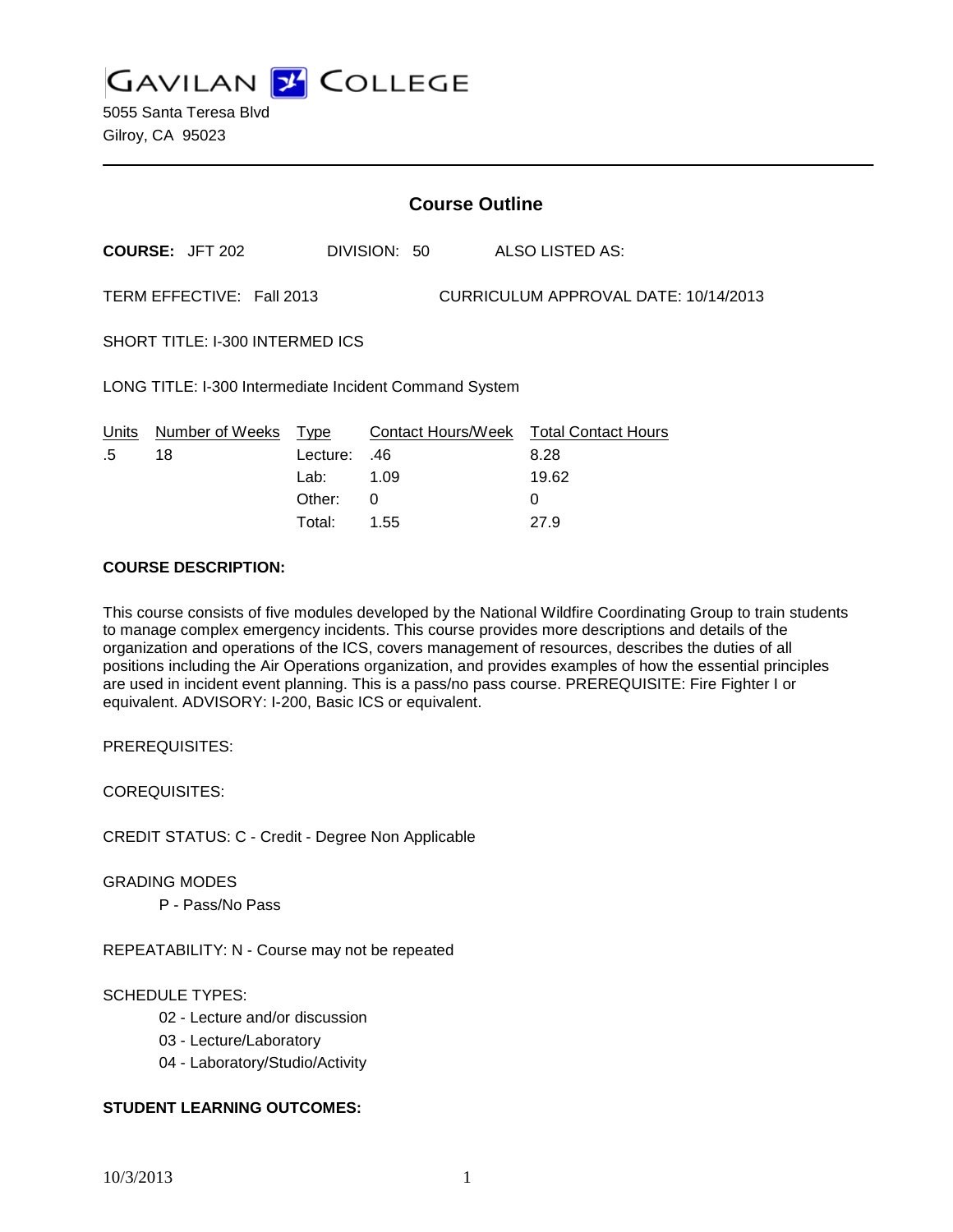1. Describe ICS reporting and working relationships for technical specialists and agency representatives.

Measure: Written exam PLO: ILO: 2.3 GE-LO: Year assessed or anticipated year of assessment: 2013

2. Develop sample organizations around a major event. Organizational development will include the use of all appropriate sections and organizational modules.

Measure: Written exam, role play PLO: ILO: 2,3,7 GE-LO: Year assessed or anticipated year of assessment: 2013

3. Explain the criteria for determining when the incident Action Plan should be prepared in writing. Measure: role play

PLO:

ILO: 1,2 GE-LO:

Year assessed or anticipated year of assessment: 2013

4. Interpret data to identify the elements involved in an incident/event.

Measure: Role play, written exam

PLO:

ILO: 2, 3,

GE-LO:

Year assessed or anticipated year of assessment: 2013

5. Identify five key considerations associated with resource management and the reasons for each. Measure: Class exercise

PLO:

ILO: 2,1,3,  $GF-I O<sup>2</sup>$ 

Year assessed or anticipated year of assessment: 2013

# **CONTENT, STUDENT PERFORMANCE OBJECTIVES, OUT-OF-CLASS ASSIGNMENTS**

Curriculum Approval Date: 10/14/2013 4 Hours

CONTENT: I. Organizations and Staffing

- 1. General duties
- 2. Terminology
- 3. Staffing considerations
- 4. Reporting relationships

STUDENT PERFORMANCE OBJECTIVES (SPO): . identify five key considerations associated with resource management and the reasons for each.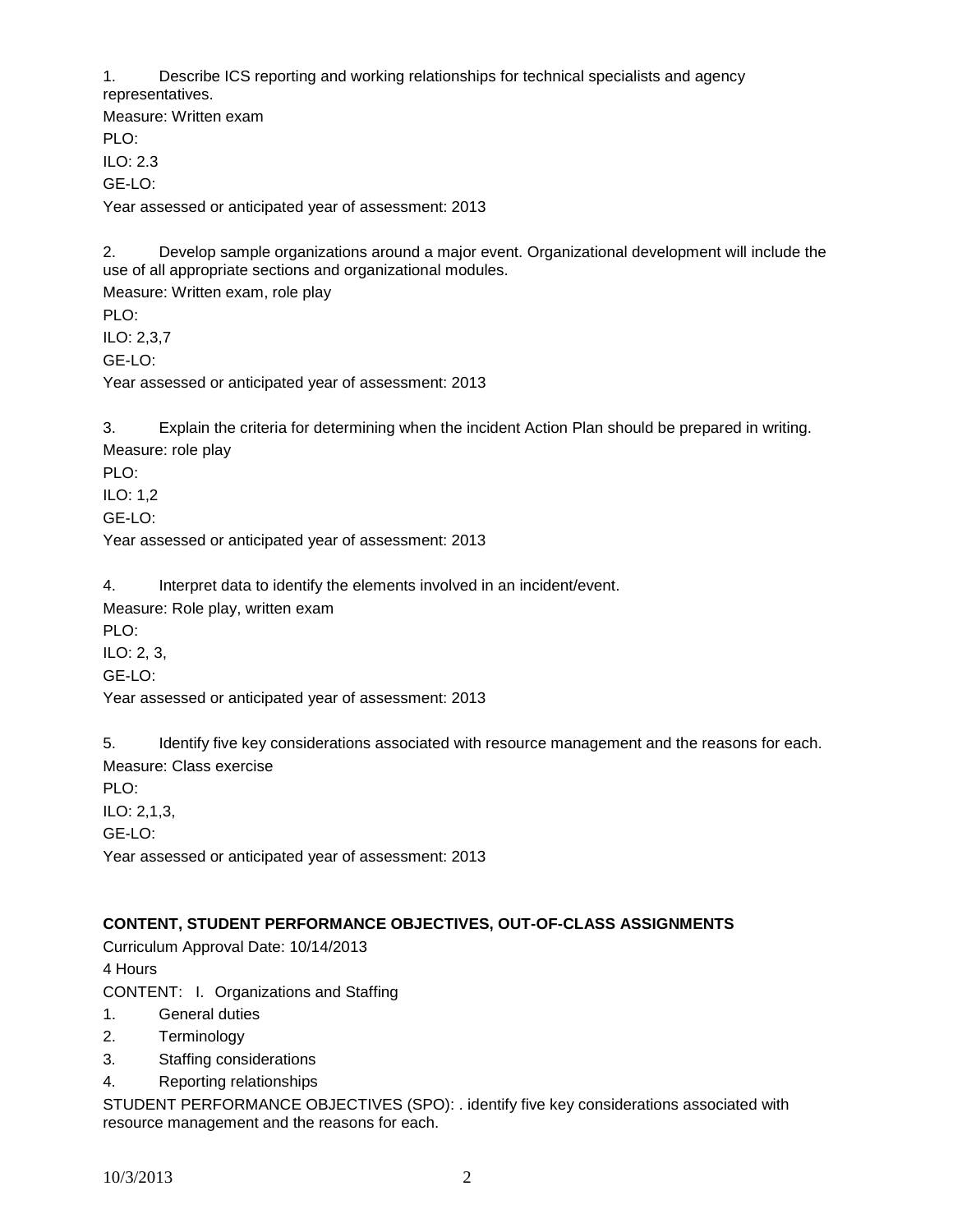4 Hours

CONTENT:

- II. Organizing for Incidents for Events
- 1. Incident briefing
- 2. Forms used to support incident operations

SPO: describe the duties of all positions including Air Operations and provide examples of proper management skills for complex emergency incidents/events.

OUT-OF-CLASS ASSIGNMENTS: Reading assignment

7 Hours

CONTENT:

- III. Incident Resources Management
- 1. Resource management process
- 2. Staging areas
- 3. Demobilization

SPO: select methods and procedures to mitigate a simulated incident.

OUT-OF-CLASS ASSIGNMENTS: List procedures for incident demobilization plan.

# 4 Hours

CONTENT:

- IV. Air Operations
- 1. Role of the Air Operations Branch
- 2. Positions within the branch
- 3. Set up an effective aviation organization

SPO: diagram a full Air Operations Branch organization using a simulated scenario.

OUT-OF-CLASS ASSIGNMENTS: reading assignment

# 8 Hours

CONTENT:

- V. Incident and Event Planning
- 1. Development of incident objectives
- 2. Strategies and tactics
- 3. Use of operational periods
- 4. Support plans
- a. Communications
- b. Medical
- c. Traffic

SPO: describe the duties of all positions including Air Operations and provide examples of proper management skills for complex emergency incidents/events.

OUT-OF-CLASS ASSIGNMENTS: In a written report identify the kinds of supporting materials included in an Incident Action Plan.

# **METHODS OF INSTRUCTION:**

Lecture, discussion and demonstration/simulations will serve as the medium of instruction. Audio-visual aids will be utilized as they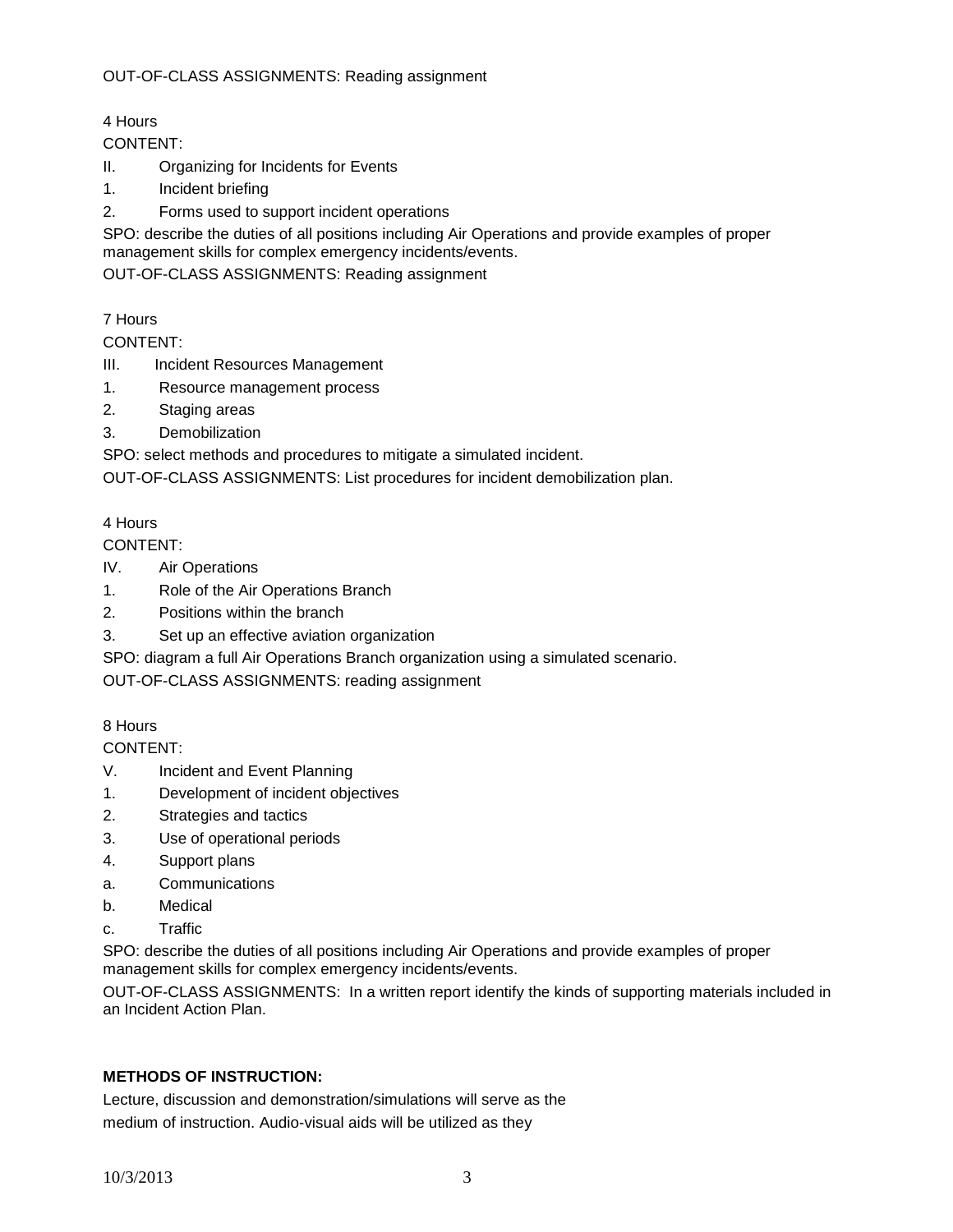facilitate meaningful instruction. Regular assignments will be made for out-of-class study and research. Individual guidance will be provided as required.

### **METHODS OF EVALUATION:**

CATEGORY 1 - The types of writing assignments required: Percent range of total grade: 20 % to 35 % Written Homework Reading Reports CATEGORY 2 -The problem-solving assignments required: Percent range of total grade: 20 % to 35 % Homework Problems Quizzes

CATEGORY 3 -The types of skill demonstrations required: Percent range of total grade: 30 % to 40 % Class Performance/s CATEGORY 4 - The types of objective examinations used in the course: Percent range of total grade: 20 % to 35 % Multiple Choice True/False

#### **REPRESENTATIVE TEXTBOOKS:**

n/a

#### **ARTICULATION and CERTIFICATE INFORMATION**

Associate Degree: CSU GE: IGETC: CSU TRANSFER: Not Transferable UC TRANSFER: Not Transferable

#### **SUPPLEMENTAL DATA:**

Basic Skills: N Classification: I Noncredit Category: Y Cooperative Education: Program Status: 1 Program Applicable Special Class Status: N CAN: CAN Sequence: CSU Crosswalk Course Department: CSU Crosswalk Course Number: Prior to College Level: Y

10/3/2013 4